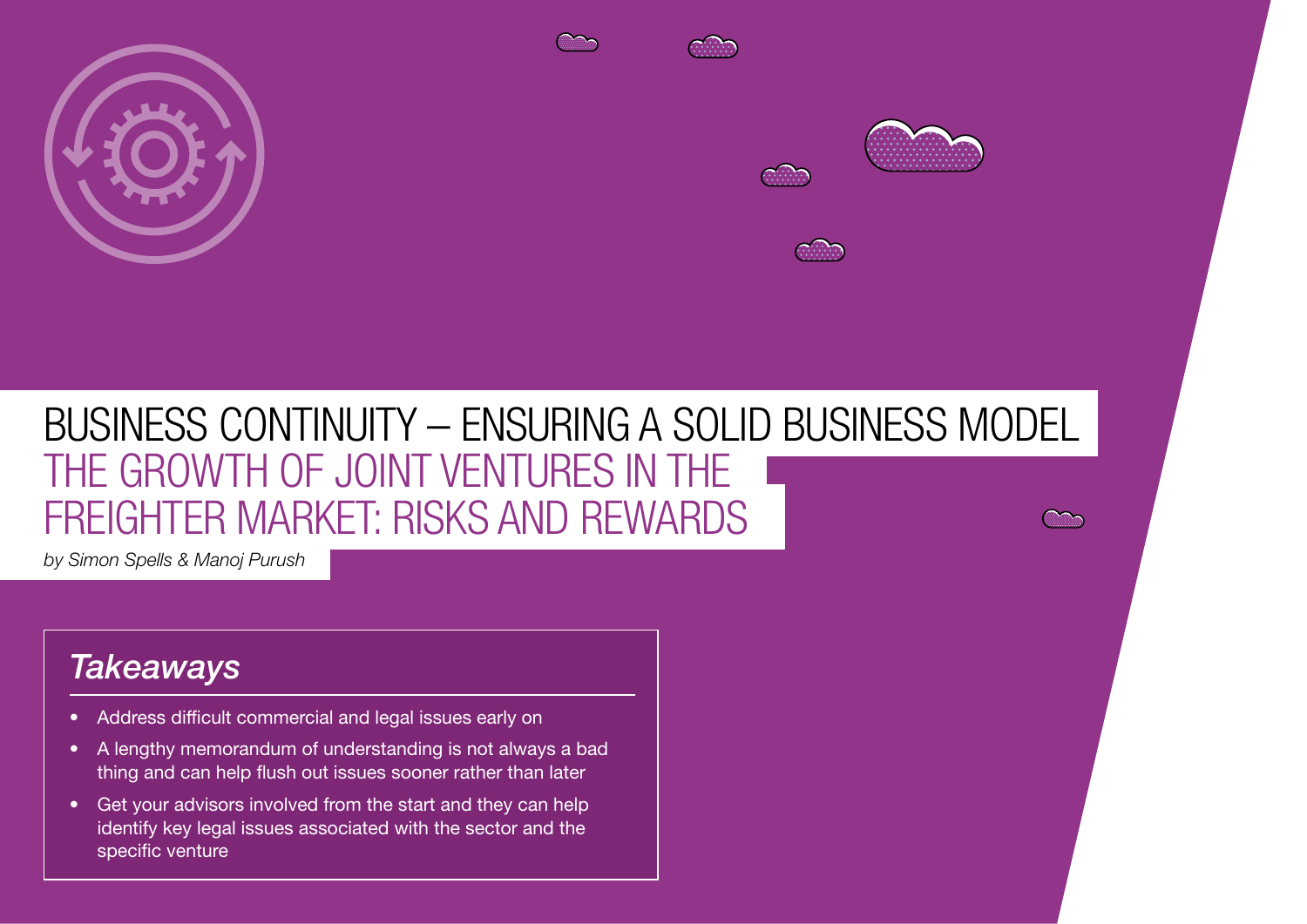

With the growth of the freighter market, we are seeing a number of non-aviation industry players looking to invest and/or start<br>
and industry capability often requires participants to carefully discuss some of the more dif new ventures with existing participants or participants within the same supply chain. This mismatch of financial capability and industry capability often requires participants to carefully discuss some of the more difficult questions relating to the new venture upfront. This article discusses the common issues an aviation industry participant needs to consider when making investments in or entering into a new line of business with a third party.

## Freighter market focus and joint venture growth

The COVID-19 pandemic inflicted on the aviation industry is a hardship of a magnitude never seen before. Passenger travel has been largely curtailed since early 2020. Borders have been subject to multiple shutdowns and re-openings, and varying levels of restrictions, all of which have negatively impacted demand for passenger travel. The recent discussions on vaccination passports and on the opening of borders in Europe and the United States to vaccinated individuals suggest there is some semblance of demand for passenger travel returning in this part of the world. Other jurisdictions are struggling with opening up regionally. In Asia, the approach resembles a patchwork quilt of different levels of vaccination, and different stages of re-opening and/or semi or full lockdowns. Recent commentary on the forecast for moving "back to normal" suggests that passenger air travel will not return to pre-COVID-19 levels until at least 2024.

Throughout the COVID-19 pandemic, the increase in e-commerce and the need for movement of goods (including medical supplies) from one part of the world to another resulted in another area of aviation shining a bright light in an otherwise gloomy skyline: the air freight market.

Over the past decade or so, low cargo rates and the general unprofitability of the cargo business led to many airlines letting go of, or reducing, their cargo freighter fleets. Many are now changing their tune due to e-commerce sales rocketing after the COVID-19 pandemic started. This demand, combined with much of the global passenger fleet being grounded (which itself is responsible for the transportation of a significant amount of air cargo) led to a significant rise in cargo yields that has been sustained to date. Based on data from the Airline Analyst, only 21 airlines (down from 77 airlines in 2019) globally disclosed that their operating performance achieved positive operating profits for the third quarter of 2020, which is traditionally the industry's most profitable quarter. Cargo revenue accounted for 49 percent of the total revenues, on average.

With e-commerce sales set to continue to rise, and commercial passenger flights predicted to a return only on a graduated basis for some time, the demand for freighter aircraft is forecast to remain high, supporting continued yield and profitability in the freighter sector.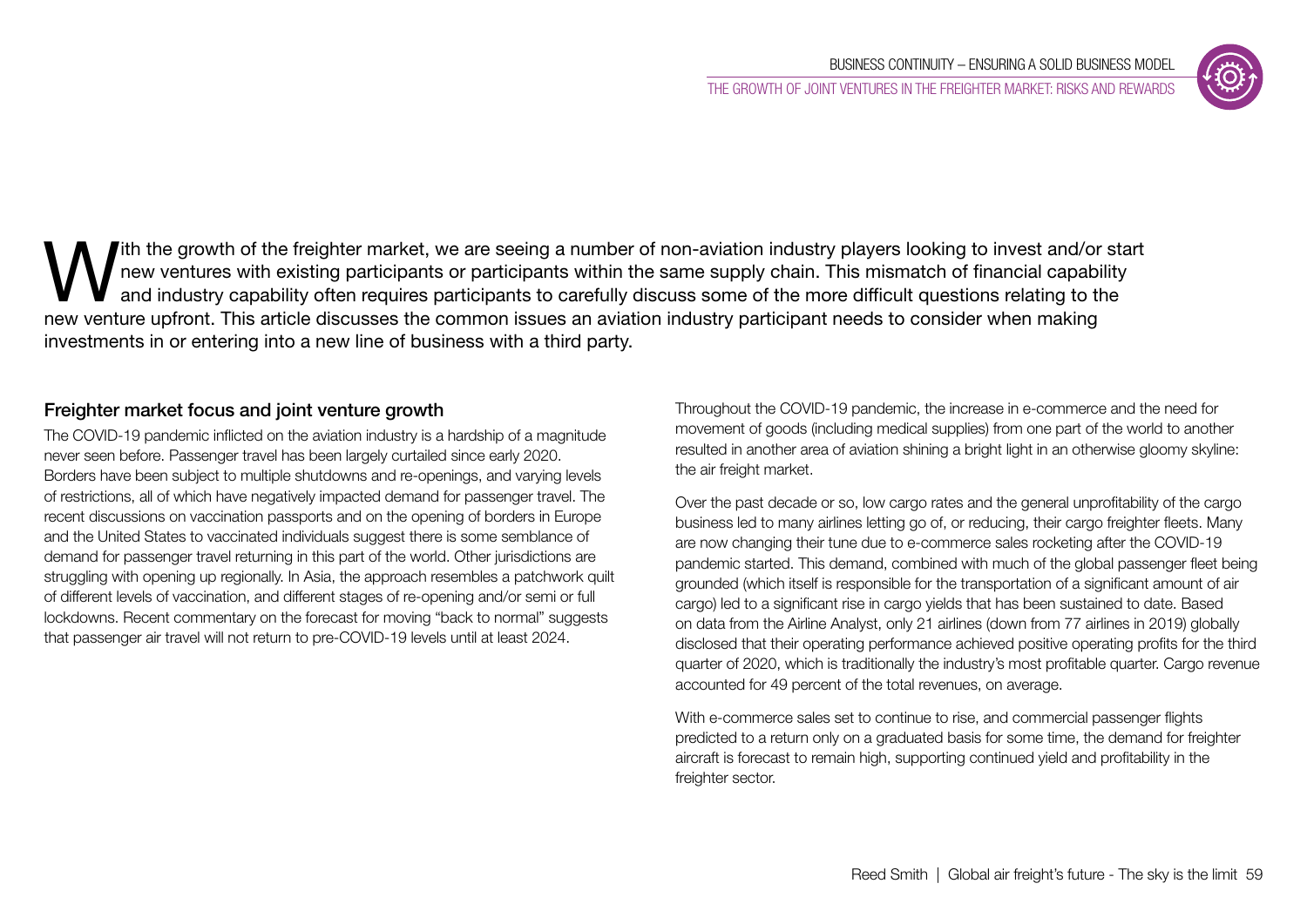Demand in the freighter sector has sparked interest from lessors, airlines, maintenance, repair, and overhaul (MRO) service providers, investors, funds, and other financial institutions. Many are keen to invest in the area to hedge their existing passenger aircraft exposure, create new business lines around it, and/or build out their existing expertise (in the case of MRO service providers and conversion specialists) to increase capacity and the range of conversion programs on offer. We are even seeing shipping companies come into the space to supplement their existing seaborne freight offerings, especially to help mitigate the current issues of congestion and delays in the container shipping market, particularly on Asia-U.S. routes where there are no land-based alternatives.

Such interest has led to a number of strategic partnerships and joint ventures over the past 24 months, with both new and established market participants entering or building out their freighter sector presence. Recent examples include:

- ST Engineering and Temasek entering into a joint venture to develop a freighter aircraft leasing portfolio.
- Hong Kong Aircraft Engineering Company Limited, an airframe maintenance and modification group, partnering with 321 Precision Conversions to provide heavy maintenance and structural modifications for its Airbus A321 P2F conversions.
- CMA CGM setting up CMA CGM Air Cargo.
- Titan Aviation and Bain Capital entering into a joint venture to develop a freighter aircraft leasing portfolio.

Collaborations often involve the meeting of partners with different industry knowledge and financial strengths. This "mismatch" between skill sets and/or financial powers can push the partners into discussions about strategies, objectives, and alignment before entering into such collaboration. There are certain salient questions that parties should consider before embarking on such a collaboration.

When structuring a new collaboration, business teams will typically meet and undertake discussions and commercial due diligence before deciding whether the collaboration will bring synergies and be financially profitable. This is paramount and is often the fundamental rider for undertaking a collaboration in the first place. However, in the midst of the urgency and excitement of embarking on a venture, parties risk failing to discuss some of the less convenient issues that should nevertheless be addressed. Our experience has shown that laying out this groundwork requires tact and sensitivity – of course, without dampening the spirit of collaboration!

Documenting some initial understandings is a common practice. In addition to this, it may be advisable to spend time addressing other issues at the start rather than during the later documentation stage.

#### Key considerations

1. Long-term objective. Each party should consider their long-term objective in entering into such a joint venture (the JV). Aviation industry players (the AVP) are often in it for the long term and may view the JV as a new line of business that will bring synergies to their existing business. On the other hand, for a financial institution or fund (the Fund), this would be deemed an investment in a sector that the fund believes has potential for growth and hence returns. The AVP should be mindful that the Fund may ultimately look to exit the JV and consider what would be an acceptable time frame for the AVP to exit. Should the parties agree to a lock-up period (or moratorium) during which both parties are not entitled to voluntarily exit the JV?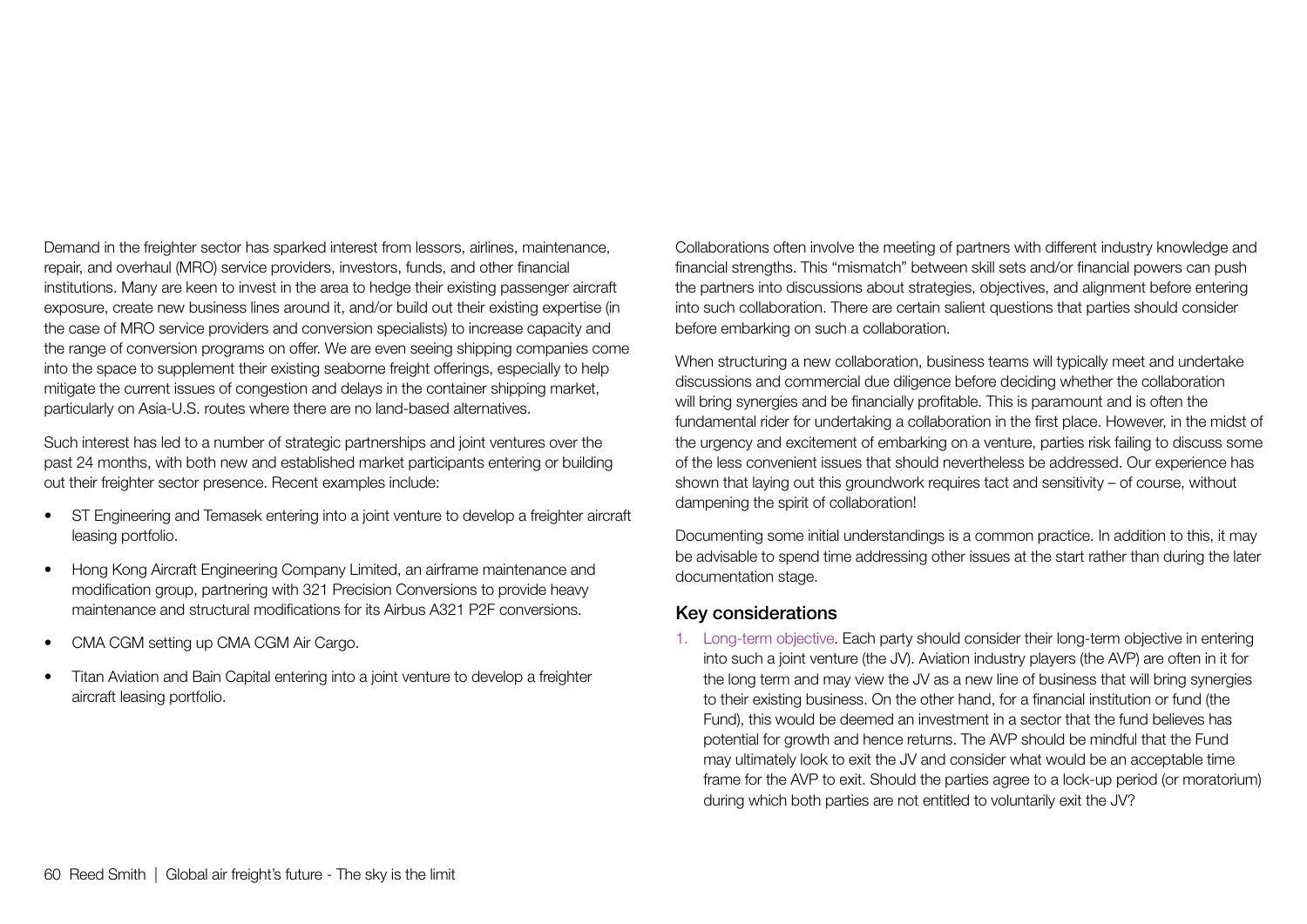THE GROWTH OF JOINT VENTURES IN THE FREIGHTER MARKET: RISKS AND REWARDS

- 2. Exit. There are be a number of ways that parties might exit the JV. Some of the more common forms of exit and the challenges they may raise include:
	- a. Trade sale. One of the more common exit mechanisms is through a trade sale with a third party. This in itself raises a number of interesting issues. For example, should the sale to third parties be limited to parties that are not competitors of the AVP? While it may be more common to see multiple funds collaborating with each other, AVPs may be more sensitive to such collaboration. If such sensitivities do exist, what would be the best way to address them? Identify and list such competitors, knowing that the market may change in a few years, that a potential trade sale cannot involve. Alternatively, would it be easier to set out a list of names and the AVP's criteria for determining whether a party is a competitor? This may provide flexibility without compromising on principles, but could potentially lead to disagreements on the interpretation. From the Fund's perspective, this may severely impact the potential market and the liquidity of their shares.

Often, discussions around rights of first refusal (or rights of first offer), tag and drag rights all play into such discussions. The key consideration parties need to bear in mind is that while these clauses may work well in theory, a party without the relevant financial capability may find that it is unable to take advantage of such rights.

b. Public markets. An exit in this form may be through a traditional listing on a stock exchange, a back-door listing, or even securitization of the assets of the JV. Should parties agree upfront that if a certain internal rate of return is achieved through such a listing process, neither party is permitted to block such a listing?

- 3. Control. Who will have control of the JV? Will there be reserved matters? If so, will such reserved matters make it practicably difficult to run the JV? If there are disagreements or resolutions that cannot be passed because parties do not agree, should the parties consider such a scenario as a deadlock? What would be the deadlock resolution mechanism? Should parties be permitted to buy each other out? It could be argued that a persistent deadlock signals that parties' interests are not aligned and that, rather than having a JV that cannot run due to disagreements, parties should dissolve the JV. Of course, it could be argued that parties with deeper pockets will probably have a greater ability to benefit in such scenarios. However, what would this mean without the AVP's presence? Would the Fund have the necessary skill set to be able to run the JV? Or in this scenario, is the Fund in a more disadvantageous position – where it would need to exit but the AVP may not have the resources to fully exit the JV?
- 4. Tax. When considering forming a new JV, parties often consult tax advisors to determine the most tax-efficient structure for running the business and for extraction of profits. However, for parties based in different jurisdictions, this may raise different tax considerations. Something that works for one party may not necessarily work for the other.
- 5. Future funding needs. Will parties have an obligation to provide future funding to the JV? If there is no such obligation, future capital calls could potentially lead to the dilution of a shareholder who may not have sufficient capital to meet such equity funding calls. In such circumstances, parties may wish to negotiate a funding waterfall mechanism regarding how the JV will approach funding requirements. It is often agreed that funding through shareholder loans will take priority over funding via equity. But while this seems obvious, it is also important to consider the impact this may have on any tax treaties the JV structure relies on, as well as covenants under existing funding arrangements with third parties.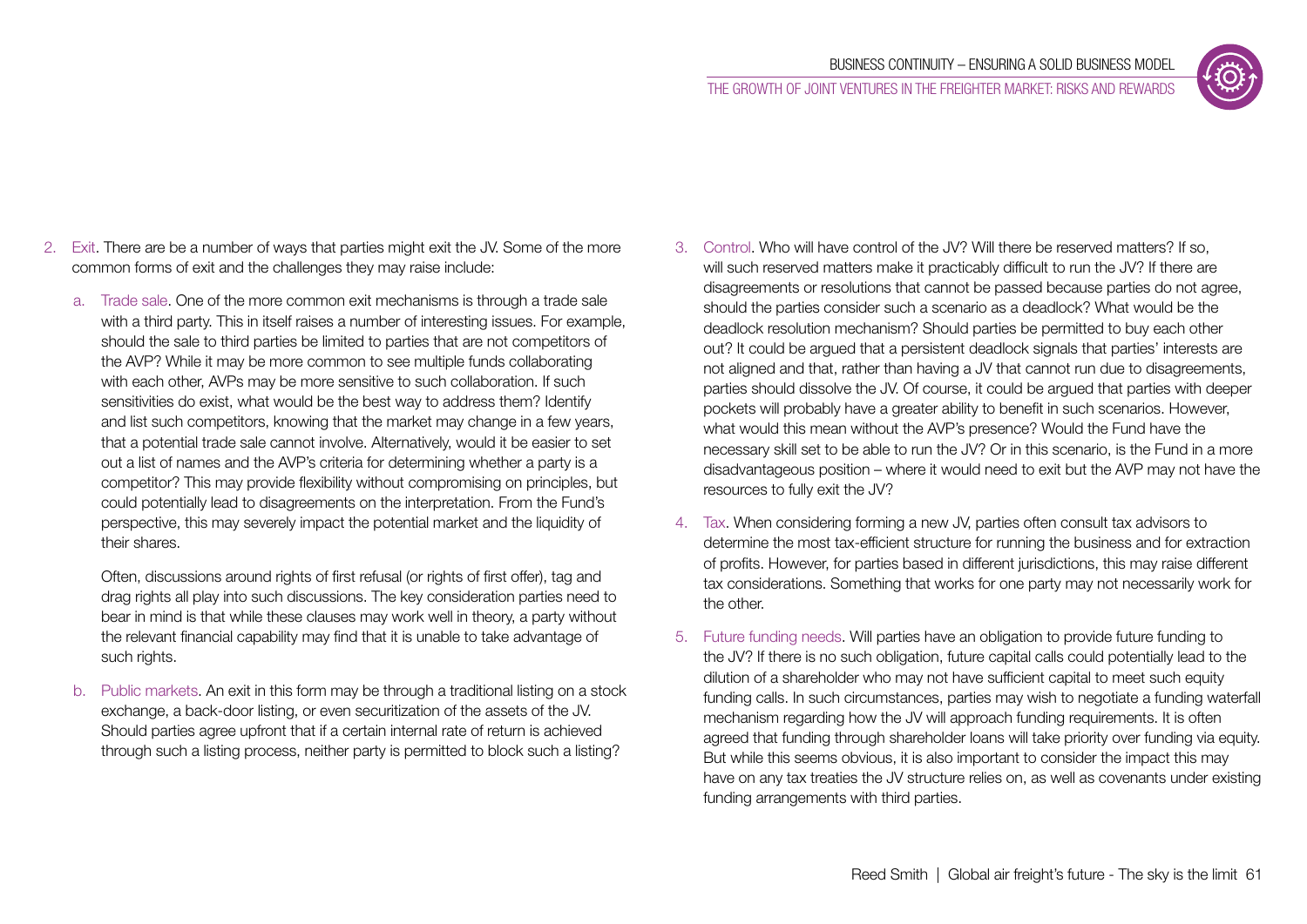

6. Ancillary support. It was mentioned above that the party with the deeper pockets typically stands to benefit from the various rights provided in JV documentation. However, the Fund should always bear in mind that the AVP has a much deeper understanding of the underlying business and, while the line of business may be new, a much greater capability to navigate the business through difficult times. Potentially disagreeing with the AVP and buying out the AVP means that the Fund will need to find new stewards of the business, and this is often not practical or pragmatic. As is often the case, there may be stand-alone agreements between the JV and the AVP. It is also important to consider how issues arising under those agreements will be dealt with by the JV.

#### Summary and key takeaways

When entering into a collaboration, it is critical that parties discuss upfront some of the less comfortable issues. Discussing and documenting these key issues upfront and getting your advisors involved from the start will not result in a duplication of work; rather, consider it time and money saved in the long run. A carefully negotiated memorandum of agreement may leave very little room for lawyers to raise new significant commercial points for parties to discuss. Some of these issues are difficult to resolve, and parties often take the gamble that they need to carry some of this risk and find a resolution if and when it arises.